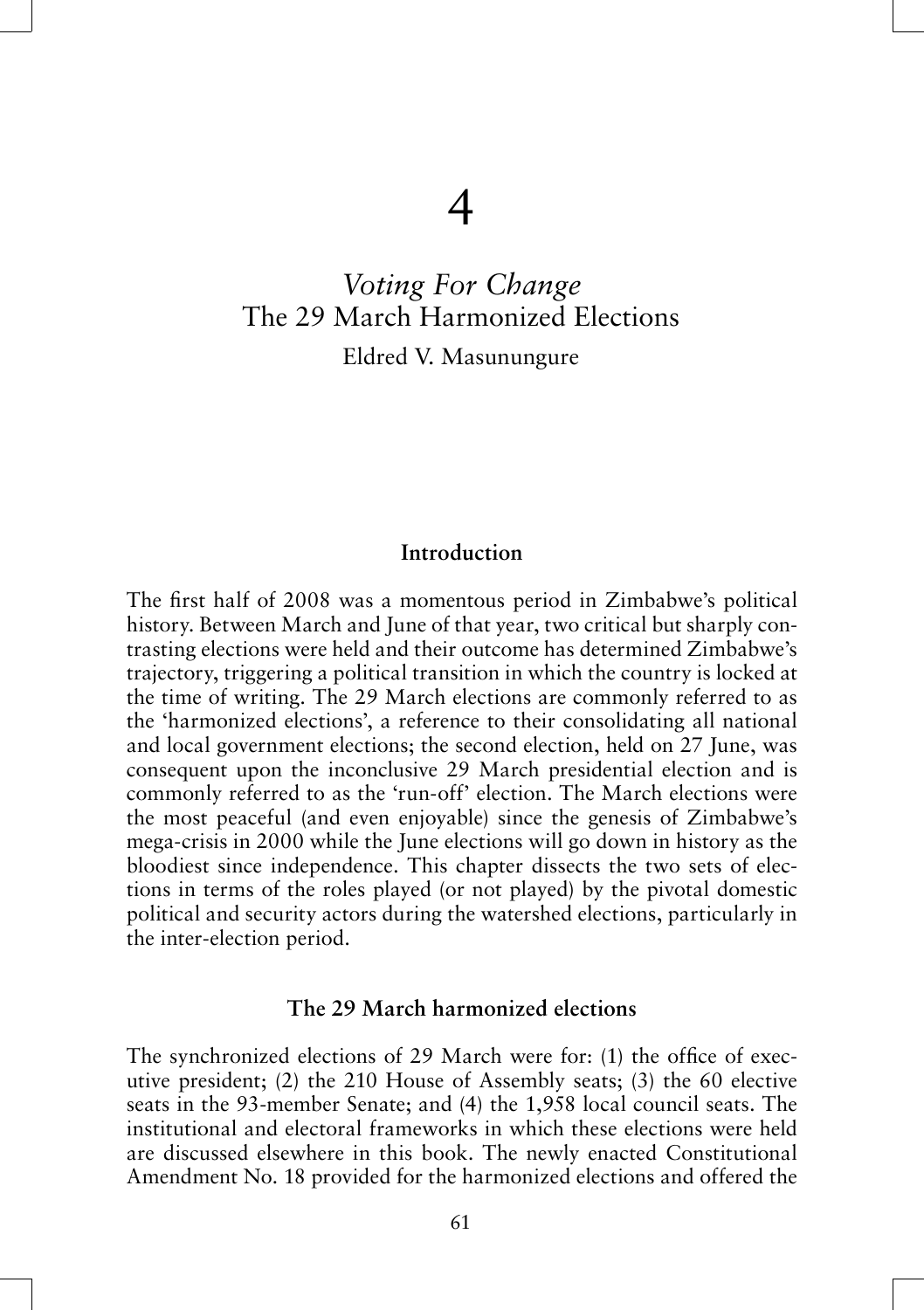first occasion that Zimbabwe held all four elections simultaneously. The elections were all held on one day rather than over two or three days as had been the electoral tradition, and they were conducted against the backdrop of the SADC-mediated political negotiations between the then ruling ZANU(PF) party and the two opposition formations of the Movement for Democratic Change (MDC). The latter point speaks to the fact that Zimbabwe was already in the process of negotiating its political transition from authoritarianism to a more tolerant and democratic political dispensation.

Following the sitting of nomination courts on 15 February 2008 in the country's ten provinces, a total of 4,406 candidates successfully filed their papers to contest the elections as follows: Presidential candidates 4, House of Assembly candidates 774, Senatorial candidates 197 and local authoritycandidates, 3,431. A total of 413 candidates filed their papers unopposed: 411 for local authority elections, one for the House of Assembly and one for the Senate. Elections were suspended in three House of Assembly constituencies following the deaths of the candidates after nomination.1 As a consequence, 206 House of Assembly seats, 59 Senatorial seats and 1,541 wards were contested. More than a dozen political parties and several independent candidates contested in the polls.

#### **Contestants: political parties**

The March 29 elections attracted substantial interest among Zimbabwe political parties and independents with seventeen of them contesting the parliamentary elections, mostly for the lower house, the House of Assembly (Table 1, see over).

A total of 773 candidates – including a record 104 independents – contested the 210 House of Assembly seats and 196, including 20 independents, the 93 Senate seats.<sup>2</sup> Though the electoral arena appeared crowded, more than two-thirds of the parties were essentially fly-by-night political entities that only emerge at election times and quickly wither away soon after. Essentially, the parliamentary contest was between the three best-known parties, ZANU(PF), MDC-T and MDC.<sup>3</sup> Even the results of the elections reflect this triangular distribution of power. At the close of nomination courts, ZANU(PF) had won two constituencies when its House of Assembly and Senate candidates were nominated unopposed in Mashonaland Central and had also won 392 council wards unopposed in various parts of the country.

- 1 The vacancies were later filled through by-elections held concurrently with the controversial Presidential run-off election on 27 June.
- 2 Most of the independent candidates were aligned to Makoni's Mavambo political project.
- 3 These were also the only three parties engaged in political dialogue under the auspices of the SADC-appointed mediator, former South Africa president Thabo Mbeki.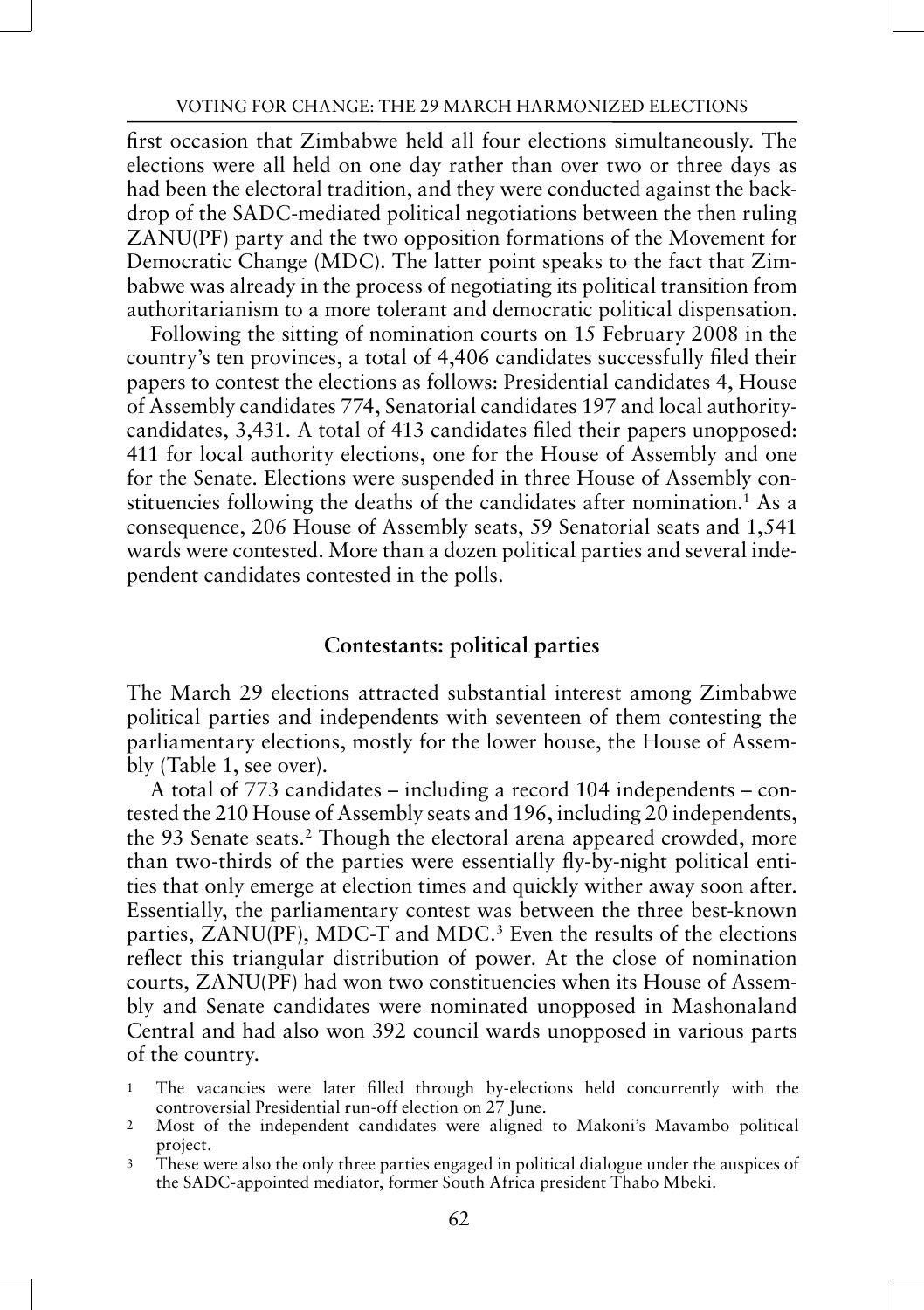| Party        | Party Leader          |                | No. of Candidates Fielded |
|--------------|-----------------------|----------------|---------------------------|
| MDC-T        | Morgan Tsvangirai     | 204            | 61                        |
| <b>MDC</b>   | Arthur Mutumbara      | 1.51           | 36                        |
| ZANU(PF)     | Robert Mugabe         | 219            | 61                        |
| UPP          | Daniel Shumba         | 49             | 11                        |
| <b>PAFA</b>  | Abel Ndlovu           | 6              |                           |
| ZANU-Ndonga  | Wilson Kumbula        | $\overline{2}$ | 1                         |
| <b>FDU</b>   | Paul Siwela           | 7              | 1                         |
| <b>ZPPDP</b> | Tafirenyika Mudavanhu | 8              |                           |
| <b>ZDP</b>   | Kisinofi Mukwazhe     | 9              | $\overline{2}$            |
| <b>PUMA</b>  | Leornard Nkala        | 7              | 7                         |
| CDP          | William Gwata         | $\overline{2}$ |                           |
| ZAPU-PF      | Sikhumbuzo Dube       | 1              | 1                         |
| <b>ZURD</b>  | Madechiwe Collias     | 1              |                           |
| <b>VOP</b>   | Moreprecision Muzadzi | 1              |                           |
| ZiYA         | Moses Mutyasira       | 1              |                           |
| <b>UPC</b>   |                       |                |                           |
| Independents |                       | 104            | 20                        |
| <b>TOTAL</b> |                       | 773            | 196                       |

**Table 1**

*Key: MDC-T: Movement for Democratic Change-Tsvangirai (MDC-T); MDC: Movement for Democratic Change (MDC);*<sup>4</sup>  *ZANU(PF): Zimbabwe African National Union-Patriotic Front; UPP: United People's Parties; ZPPDP: Zimbabwe Progressive People's Democratic Party; PUMA: Patriotic Union of Matabeleland; FDU: Federal Democratic Union; ZANU-Ndonga: Zimbabwe African National Union-Ndonga; ZDP: Zimbabwe Democratic Party; CDP: Christian Democratic Party; ZiYA: Zimbabwe Youth Alliance; PAFA: Peace Action is Freedom for All; ZURD; ZAPU-FP: Zimbabwe African Peoples Union; VOP: Voice of the People; and UPC: United People's Congress.*

4 The Movement for Democratic Change was formed in September 1999 but split into two factions in October 2005 mainly over the virtues of participating in elections for the newly recreated upper chamber, the Senate, which had been abolished in 1987. The larger body of the opposition party remained with founding President Morgan Tsvangirai while the splinter faction was led by Professor Arthur Mutambara. For avoidance of voter confusion, the former faction became known as MDC-T while Mutambara's formation contested as the MDC though it is now commonly referred to as 'MDC-M'.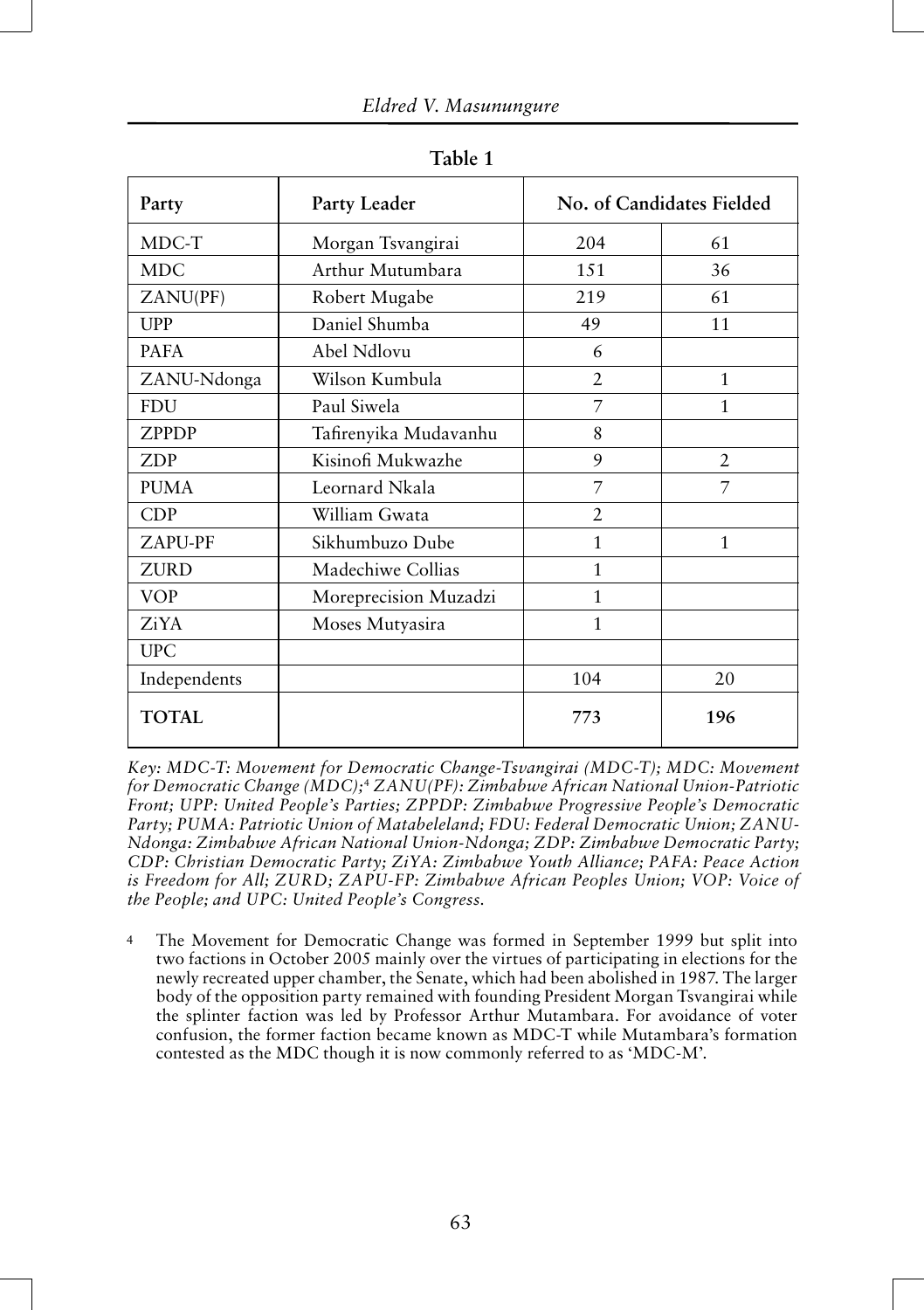# **The presidential contestants**

On paper, the presidential election was a four-cornered contest but in fact it was a triangular fight between Robert Mugabe of ZANU(PF), Morgan Tsvangirai of the MDC-T and Mugabe's erstwhile finance minister and fellow politburo member, Simba Makoni, who stood as an independent. The real battle was between incumbent president Mugabe and his long-term political rival Tsvangirai; virtually all Zimbabweans and other observers regarded these two as the real combatants.

*Robert Mugabe*: Mugabe is the only leader Zimbabwe has known since its independence in 1980 when he assumed the post of Prime Minister. When this office was abolished and fused with that of Head of State in 1987 to create the executive presidency, Mugabe became the first, and so far the only, occupant of the post. He contested and in each case controversially won successive presidential elections in 1990, 1996, 2002 and was in 2008 seeking a fourth presidential term of office.

Mugabe launched his re-election campaign on 29 February and presented his party's election manifesto. ZANU(PF)'s theme was: 'Defending our Land and National Sovereignty: Building Prosperity through Empowerment'. Its campaign style and message centred on the party's leadership of the 1970s liberation struggle, its deliverance of social services in the 1980s, and of land since 2000, and promises to deliver economic empowerment and indigenization of the economy by capturing majority shares in mining and other foreign-owned companies after the elections. The party manifesto identified twelve key areas, notably land and sovereignty; busting sanctions; completing and consolidating land reforms; rehabilitating, upgrading and expanding infrastructure; resolving the energy crisis; economic prosperity through indigenization; small to medium enterprises development; science and technology; youth and women empowerment; and building alliances with progressive partners in the world.

Mugabe was trumpeted as someone 'tried and tested' and the party vowed to win the elections 'resoundingly so that the British can feel the heat'.5 Despite its official call for a 'peaceful, democratic, sovereign Zimbabwe,' ZANU(PF)'s violent streak was not far from the surface. Mugabe's campaign slogan was 'vote for the fist', and his portraits had him wearing an olive-green military-type shirt and holding a clenched fist, all of which symbolized the party's militancy to which the MDC responded with a newspaper advert asserting that: 'The war is over. We cannot feed people with clenched fists.'6

<sup>5</sup> *Zimbabwe Independent*, 14 March 2008.

<sup>6</sup> Cris Chinaka, *Mail and Guardian*, 'Mugabe's iron fist: War veterans and green bombers', 20 March, 2008. Chinaka also noted that for some of Mugabe's loyalists, the image of their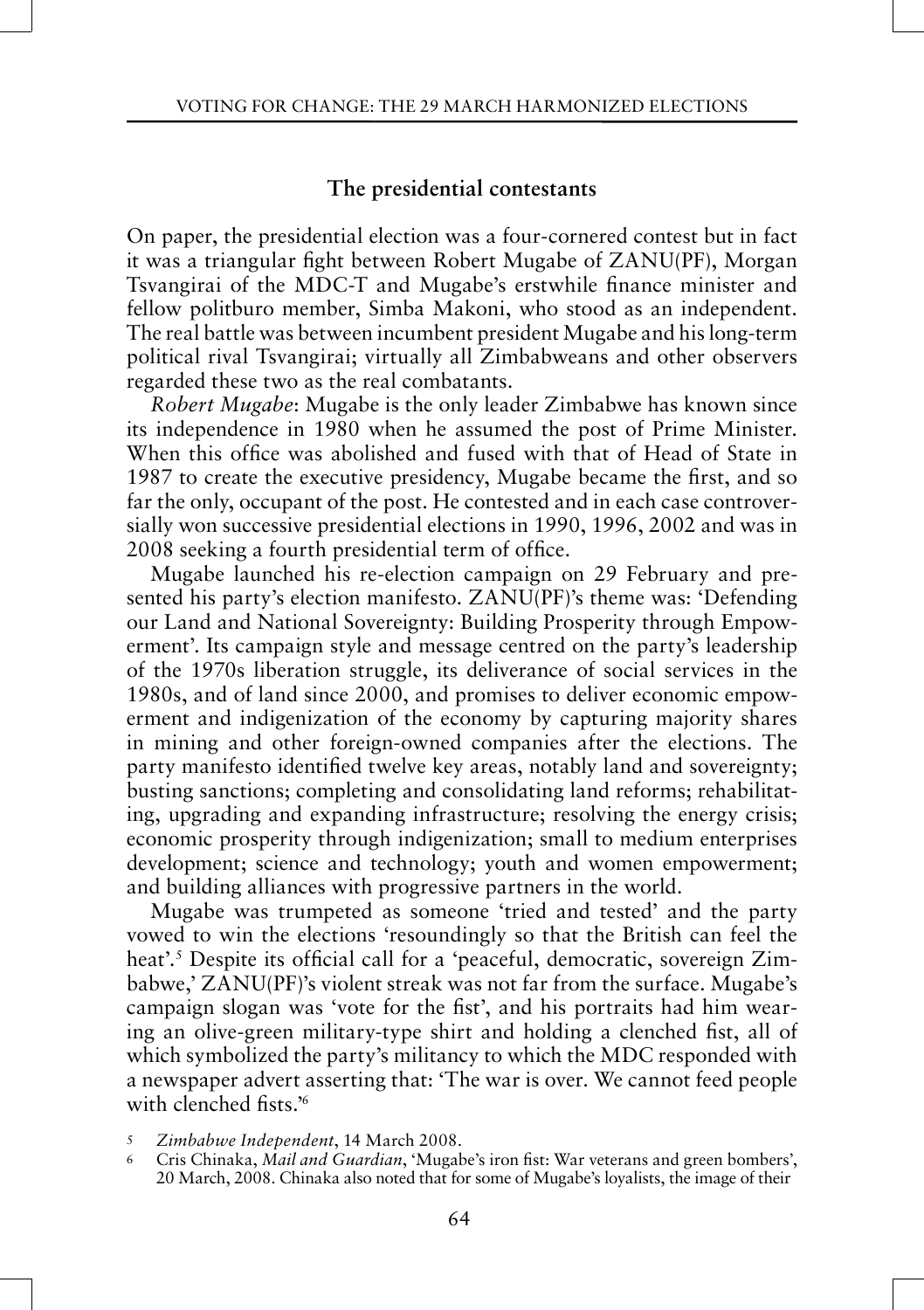Mugabe urged delegates gathered at the launch to 'go fighting' to ensure victory for ZANU(PF): 'Go fighting, not physically, but through word and deed,' he said. He was very confident of triumphing on 29 March:

Victory is certain, but the size of the victory is what we are aiming at. We are not aiming at victory because we have won already. All we want now is the enhancement of that victory. We want a big, big, big victory, a thunderous one.<sup>7</sup>

As if to publicly demonstrate the abuse of state media, the occasion was broadcast live on the state-controlled Zimbabwe Broadcasting Corporation (ZBC) TV and radio, in stark contrast to that of Tsvangirai's faction of the MDC, which took place at Sakubva stadium in Mutare.

Mugabe also warned against Kenya-style violence, in reference to the post-election political violence that engulfed Kenya in early 2008, saying the security forces stood ready to crush such protests. 'If Tsvangirai and his [MDC] group have such plans, they must stand warned... That will never happen here, never, never. We will never allow it. We have enough security forces to handle that.'8

Mugabe routinely disparaged his presidential challengers as stooges of the West. Makoni was dismissed as worse than 'a political prostitute', and a frog with 'an inflated ego'. 'He is like a frog trying to inflate itself up to the size of an ox. It will burst.'9 Tsvangirai was referred to as a puppet of Western imperialism led by Britain who 'will never rule this country.<sup>'10</sup> Such hate-filled and intemperate language was to be the hallmark of Mugabe's campaign.

*Morgan Tsvangirai*: Since the formation of the MDC in September 1999, Tsvangirai has been Mugabe's mortal enemy. His party was the key partner in a coalition of forces that delivered ZANU(PF)'s first electoral defeat in the February 2000 constitutional referendum. A former trade union leader, Tsvangirai has come closest to ousting Mugabe in previous elections<sup>11</sup> and on 11 February he announced that he would stand as presidential candidate for his MDC faction.

On 23 February he launched his campaign and presented his party's

- 7 *The Herald*, 'ZANU(PF) Launches Manifesto' 1 March 2008.
- 8 Reuters, 'Mugabe warns over Kenya-style violence' 21 March 2008.
- 9 Cris Chinaka, 'Mugabe belittles opponents as frog and puppet' Reuters, 23 February 2008.
- 10 Chinaka, 'Mugabe's iron fist'. See also Ofeiba Quist-Arcton's 'Mugabe Faces Strong Challenge in Zimbabwe Vote' 27 March 2008, http://www.npr.org. On Mugabe's campaign strategy, Norma Kriger commented: 'Mugabe campaigns as if Britain is his electoral opponent because, he insists, it seeks to re-colonise Zimbabwe' in 'Understanding Zimbabwe's Election' *Africa Policy Forum*, 24 March 2008.
- 11 Tsvangirai narrowly lost the 2002 presidential election that was widely condemned, nationally and internationally, as rigged.

 <sup>6 (</sup>cntd) leader's clenched fist is still a call to war and that members of the youth brigades – known as 'green bombers' because of the military-style clothes they wear – who act as security guards at ZANU(PF)'s rallies are seen in the rural areas as 'the party's eyes, ears and fists.'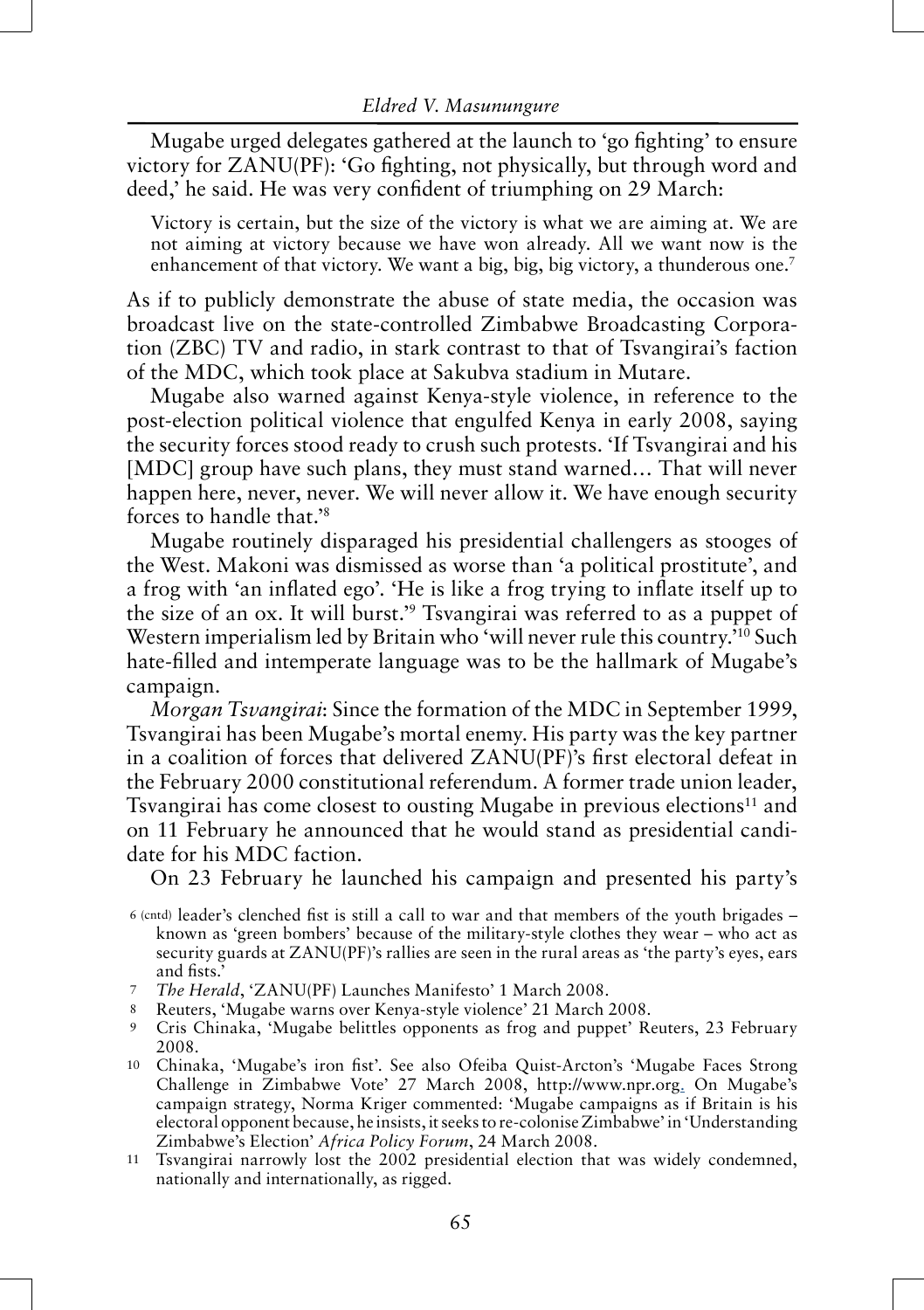election manifesto, promising total transformation rather than partial change. The MDC marketed its leader as not only a change agent but also a 'man of the people, man for the people, man of peace'. The party's manifesto revolved around five key issues:

- *1. people-centred governance* meaning a new 'people-driven' constitution, respect for human rights, democracy and rule of law;
- *2. people-centred land and agrarian reforms* with attention to transparency, sustainability, productive land use, food security and job creation;
- *3. people-centred economy* 'that guarantees growth, food security, investment and job creation';
- *4. people-centred social agenda* with emphasis on 'affordable and quality health care and education for all'; and
- *5. national integration and reconciliation*.

Tsvangirai dismissed Mugabe as 'one of the greatest tyrants of the 21<sup>st</sup> century'<sup>12</sup>. He also dismissed Makoni as 'old wine in a new bottle', because of his long association with Mugabe and ZANU(PF) and because he merely wanted to 'reform an institutionalised dictatorship'.13 Like Makoni, he accused Mugabe of ruining Zimbabwe's once vibrant economy and transforming the country from a breadbasket into a basket case. Tsvangirai promised hope and change.

*Simba Makoni*: Makoni's presidential candidature was a product of serious and long-simmering fissures inside ZANU(PF), centring on leadership succession. These divisions burst into the open over the party's Central Committee decision in March 2007 to again field Mugabe as its candidate in the 2008 elections. This announcement widened and deepened succession and leadership struggles within the party, which was compelled to convene an Extraordinary Congress in December 2007, presumably to settle the leadership and candidature question 'once and for all'. It was later announced by the party's chairman, John Nkomo, that Mugabe had been selected to be the party's 2008 presidential candidate by acclamation and that the party Congress had 'fully and unreservedly' backed the decision.

On 5 February 2008, this façade of unity within ZANU(PF) was removed when, less than a week before the presidential nomination date, Makoni announced his presidential candidature:

Let me confirm that I share the agony and anguish of all citizens over the extreme hardships that we all have endured for nearly 10 years now. I also share the widely held view that these hardships are a result of failure of national leadership and that change at that level is a prerequisite for change at other levels of national endeavour.<sup>14</sup>

- 12 Chinaka, 'Mugabe belittles opponents as frog and puppet.'
- 13 'Tsvangirai rules out pact with Makoni' AFP, 11 February 2008.
- 14 Fanuel Jongwe, 'Ex-minister takes on Mugabe' The *Times* (South Africa), 5 February 2008.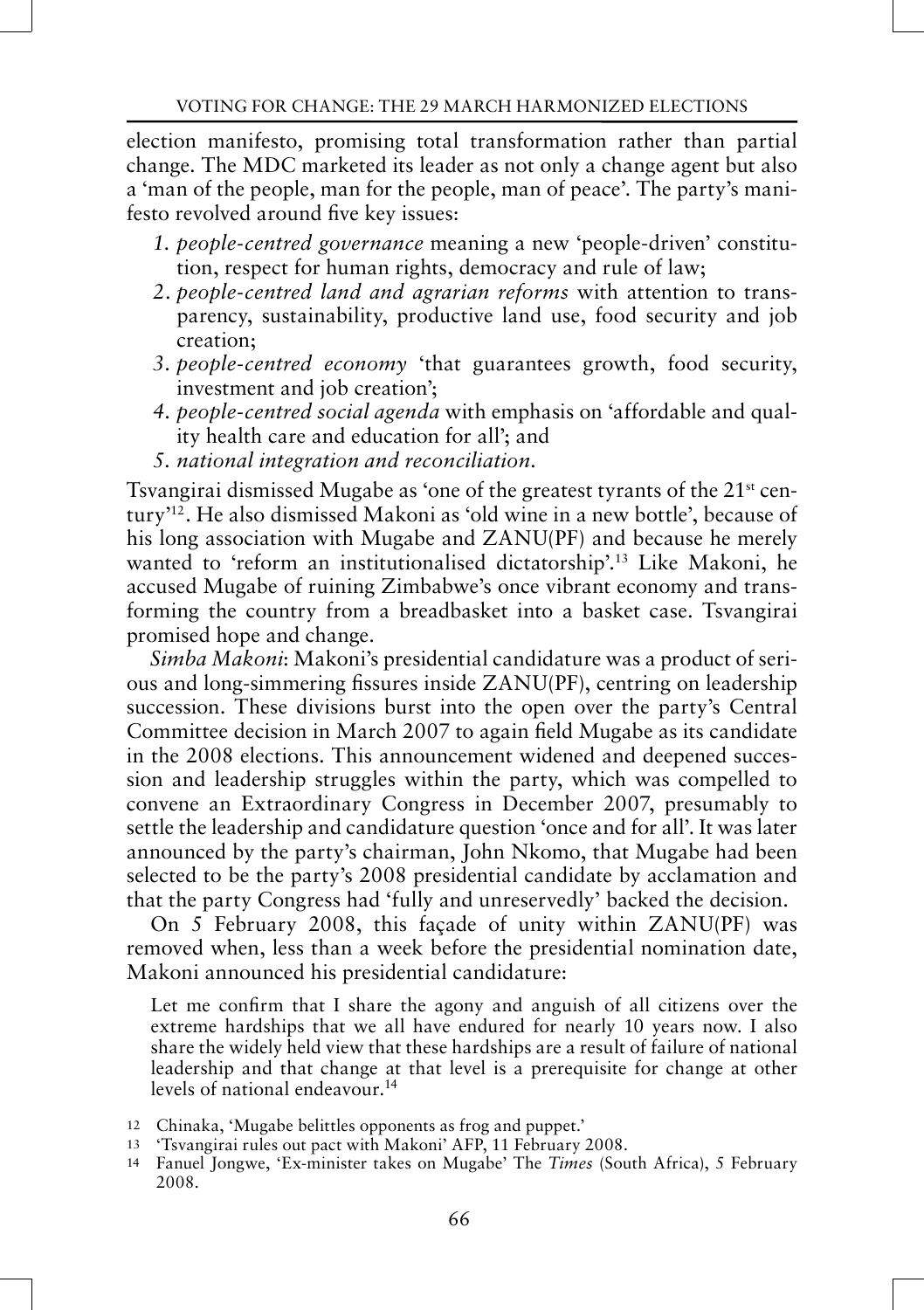He was immediately dismissed from the party<sup>15</sup> and was also threatened by war veterans.<sup>16</sup> To his discredit, he continued to insist on being ZANU(PF), and certainly that he was not anti-ZANU(PF). It was clear then that Makoni and his supporters wanted to see leadership renewal within the party. Though he had held several high-profile positions in Government, in ZANU(PF) and was Executive Secretary of the Southern African Development Community (SADC) for ten years, he had never held an elected position.

Makoni launched his campaign on 13 February 2008 and also presented 'elements' of his election manifesto which centred on a '10 Point Plan for Quick Turnaround': 'we promise to deliver to the people of Zimbabwe a quick economic turnaround through national political dialogue and healing; the strengthening of our economic sectors; and harnessing international goodwill.' His campaign slogan was: 'Let's Get Zimbabwe Working Again!' Makoni derided Mugabe's campaign symbol of a fist by saying 'the fist has become a hammer smashing the country.<sup>'17</sup> Makoni's entry into the presidential race energised many Zimbabweans who had previously made up their minds not to vote; most of his supporters were urban and educated classes.18

On 15 February 2008, four candidates registered for the presidential race: Mugabe, Tsvangirai, Makoni and little known Langton Towungana; Arthur Mutambara, leader of the splinter faction of the MDC, announced that he would not stand but would instead support Makoni.<sup>19</sup> There had been speculation that the opposition would field one candidate in order to enhance their chances of defeating Mugabe but talks to reunite the two MDC factions had collapsed in early February. Although Mutambara pledged his support for Makoni, Makoni stressed that he was running alone and was 'not in an alliance with anyone. I am an independent candidate and I am standing alone.'20

- 15 The party's legal secretary said Makoni had automatically 'self-expelled himself.' On 1 March, former Interior Minister and politburo member Dumiso Dabengwa and former Speaker of Parliament Cyril Ndebele defected to join Makoni.
- 16 Joseph Chinotimba, deputy leader of the Zimbabwe National Liberation War Veterans Association chillingly warned: 'Traitors should know ZANU(PF) has a history of dealing harshly with their kind' (Quoted in BBC 'Zimbabwe war vets threaten Makoni', 7 February 2008).
- 17 Chinaka, 'Mugabe's iron fist'.
- 18 After the founding independence election in 1980, there was a growing tendency towards electoral apathy, a process that was somewhat reversed in the 2000 and 2002 parliamentary and presidential elections respectively. However, the failure of both elections to deliver a decisive victory leading to a transfer of power led to a recidivism in political apathy that was also reflected in people's reluctance to register to vote. Most people felt that the outcome of the March 2008 elections was predetermined and decided not to vote. The entry of a new and respectable political player changed the scenario, leading to a surge in voter registration.
- 19 Three other candidates had their candidatures rejected for varying reasons. Mutambara stood for a parliamentary seat in Chitungwiza but lost heavily.
- 20 'Zimbabwe presidential candidates confirmed', AFP, 16 February 2008.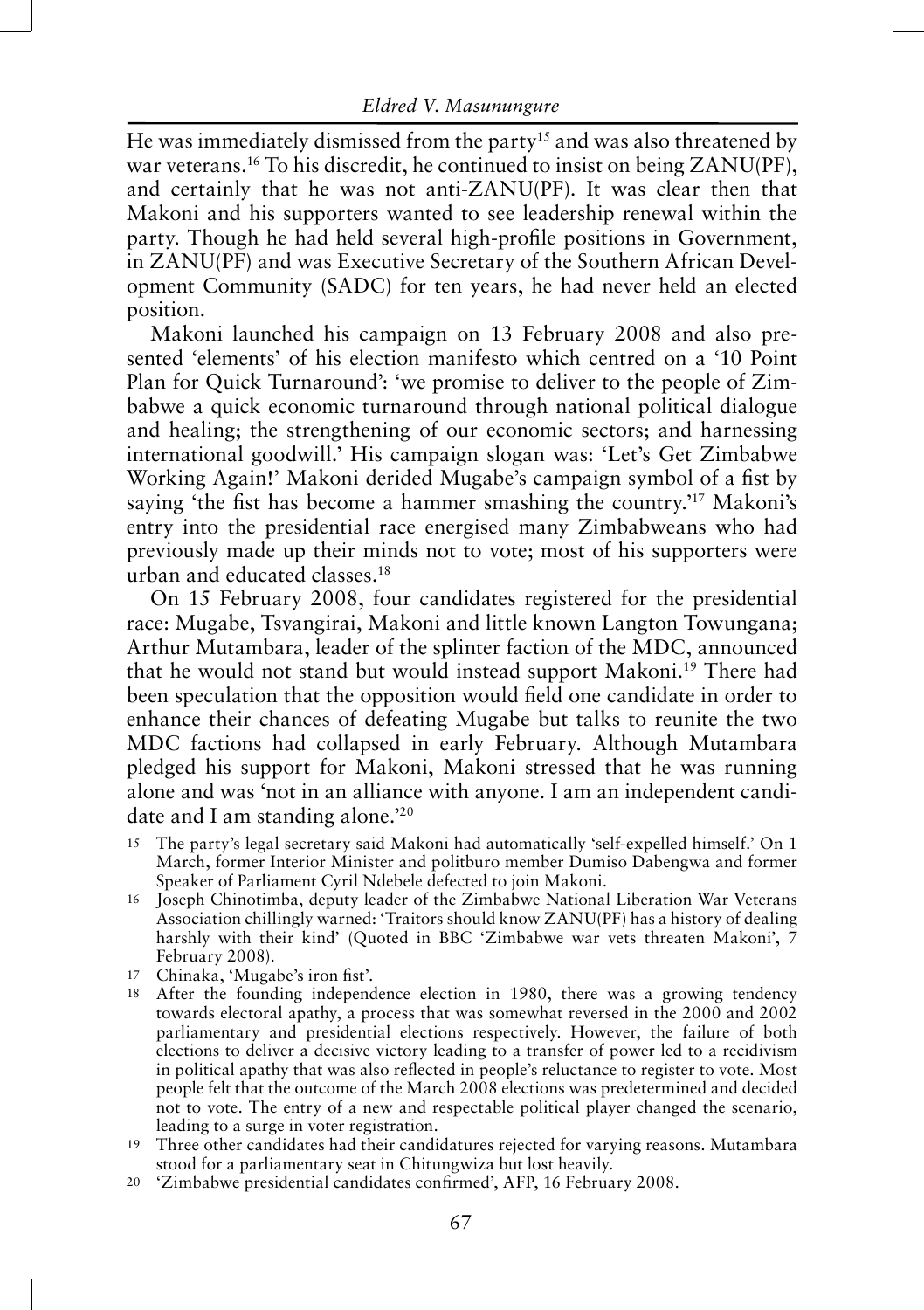# **The pre-poll arena**

The pre-29 March environment is described and analysed in many of the contributions to this volume, particularly the constitutional, legal and institutional framework governing the elections and some of the changes – albeit modest and even cosmetic – instituted by the Constitutional Amendment No. 18 that received bi-partisan support. The impaired integrity of electoral institutions (especially the Zimbabwe Electoral Commission (ZEC), but also the Electoral Court) and the asymmetrical media terrain are also discussed elsewhere. This chapter highlights other developments that cumulatively vitiated the democratic credentials of the harmonized elections.

Later sections of this chapter outline some of the unsavoury pronouncements made by senior security chiefs to the effect that they would not recognize the election of anyone other than their preferred candidate, Robert Mugabe. These statements, which had an uncanny resemblance to those made just before the 2002 presidential election, had the intended effect of intimidating prospective voters and were clearly in violation of both the spirit and letter of the law.

A constant in ZANU(PF)'s election strategy is the use of state-financed patronage. There were widespread reports of abuse of state resources in the ruling party's election campaign. Most disturbing was the politically motivated distribution of food aid to starving voters, especially in the rural areas. Traditional and community leaders were also mobilized to deliver the rural vote in exchange for perks such as vehicles, electrification of their homes, and, most critically, the privilege to allocate scarce and highly valued food aid, farm inputs and equipment. There were also salary hikes to uniformed forces and civil servants and pension increases for ZANU(PF)'s storm-troopers, the war veterans. For the elite loyalists, promises of shares under the indigenization and empowerment legislation were meant to glue them to the party. Other sectors and professionals also benefited: vehicles for doctors, promises of houses for health institutions and buses for rural districts, were all designed to induce the beneficiaries to vote in a favourable manner.<sup>21</sup>

Equally disturbing were the selective invitations to foreign observers and foreign media. The government refused to invite 'unfriendly' foreign observers or to accredit foreign journalists, preferring instead to invite 'friendly' countries, organizations and media houses. The United States, the European Union, and even some SADC and African Union organizations and media were barred, including the Electoral Institute of Southern Africa (EISA), e-TV, and the SADC Parliamentary Forum.

<sup>21</sup> The central bank (Reserve Bank of Zimbabwe) was heavily involved in the financing, procurement and distribution of these patronage goods.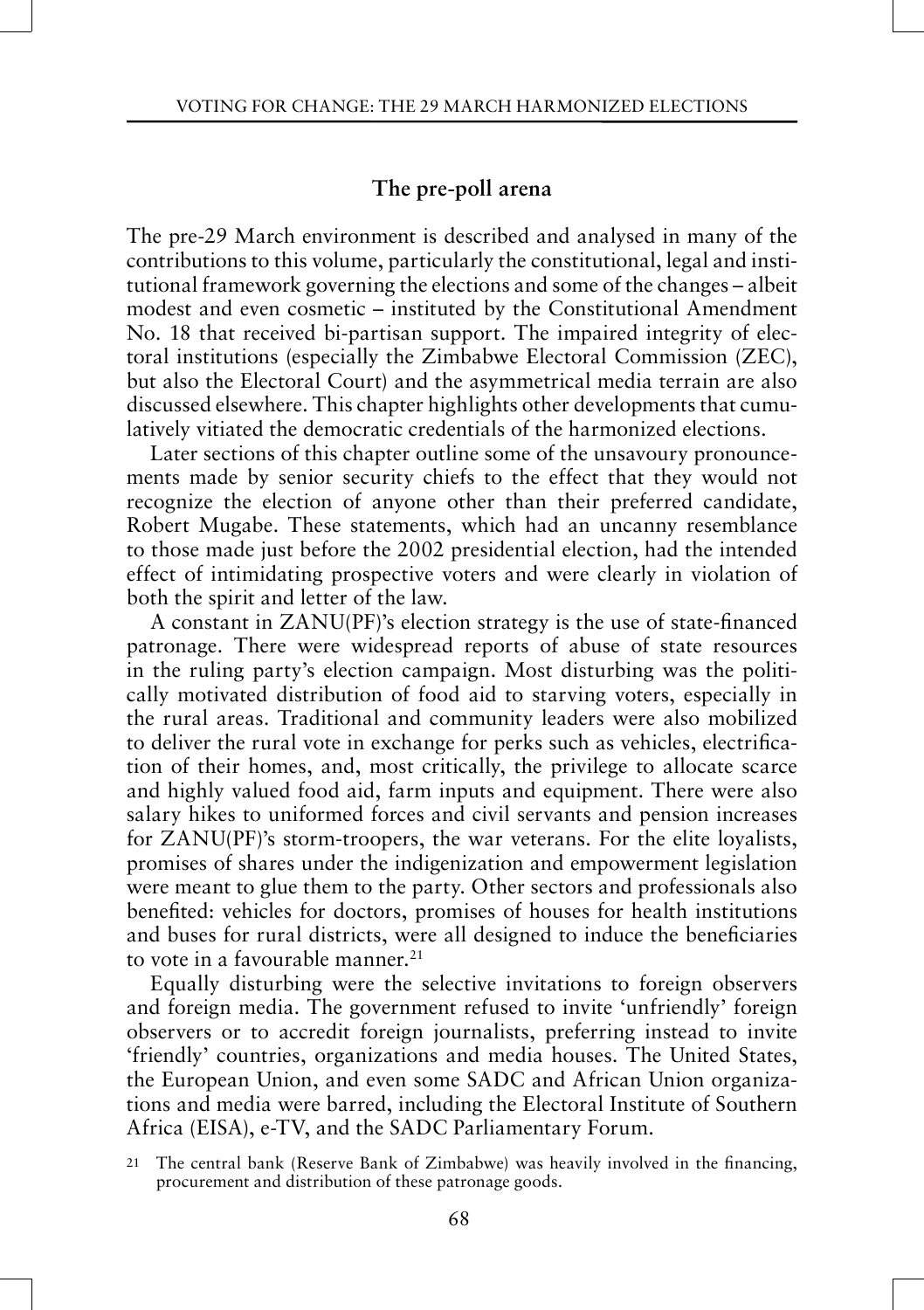Also noteworthy was the disenfranchisement of voters in the diaspora. Zimbabwe allows for postal votes but restricts this to those serving in diplomatic missions and those on state duty outside their voting districts and these mostly comprise police, soldiers and civil servants. For the March harmonized elections, it was alleged – and not denied – that ZEC had printed some 600,000 postal ballots when only 30,000 had been applied for. This generated considerable tension and suspicions that the extra ballots were going to be used to rig the elections. There were also allegations that ZEC had ordered the printing of nine million ballot papers when the total number of registered voters was less then six million.

It was also a matter for deep concern that the ZEC did not acquit itself in the critical area of voter education. The 29 March elections were a new experience for virtually all Zimbabweans and more so for first-time voters; they were also complex elections. And yet many voters were not adequately advised about voter education, inspection of the voters roll, location of polling stations, time of voting, and more critically, that voting for all four elections would take place on the same day. Many voters thought the four elections would be held on four separate days. There were also entirely new electoral constituencies and boundaries but many voters were not appraised of this. Shockingly, despite not having the capacity to mount an effective civic and voter education campaign, ZEC proceeded to ban civic education organizations – Zimbabwe Elections Support Network (ZESN), Civic Network (CIVNET) and others – from carrying out this important function.

There were also deep concerns about the state of the voters register, a perennial issue in Zimbabwe's elections. There were credible reports that the register was inflated with ghost voters and fictitious names. According to ZEC, there were more than five and a half million voters registered as at 15 February 2008 (Table 2, right), a figure that is difficult to accept given the massive out-migration since 2000. The statistic suggested that virtually every adult out of about twelve million Zimbabweans had registered to vote, an outcome that is clearly unfathomable given the levels of apathy among the population and the scale of emigration.

The biggest source of worry was pronouncements made by some senior military officials that clearly vitiated the democratic character of elections as arenas of choice. One of the defining features of constitutional democracies, and a hallmark of democratic politics, is the non-partisanship of the military and security organs of the state. This does not necessarily mean soldiers and those who command them are political eunuchs; it does mean that soldiers are not partisan political animals. They serve the state, and not political actors, whether these are individuals or parties. In Zimbabwe's case, a bit of background is necessary.

In Zimbabwe's complex political scenario, and because of the history of the protracted liberation struggle of the 1970s, there is symbiosis between the military elite and the political elite that is mediated by ZANU(PF), the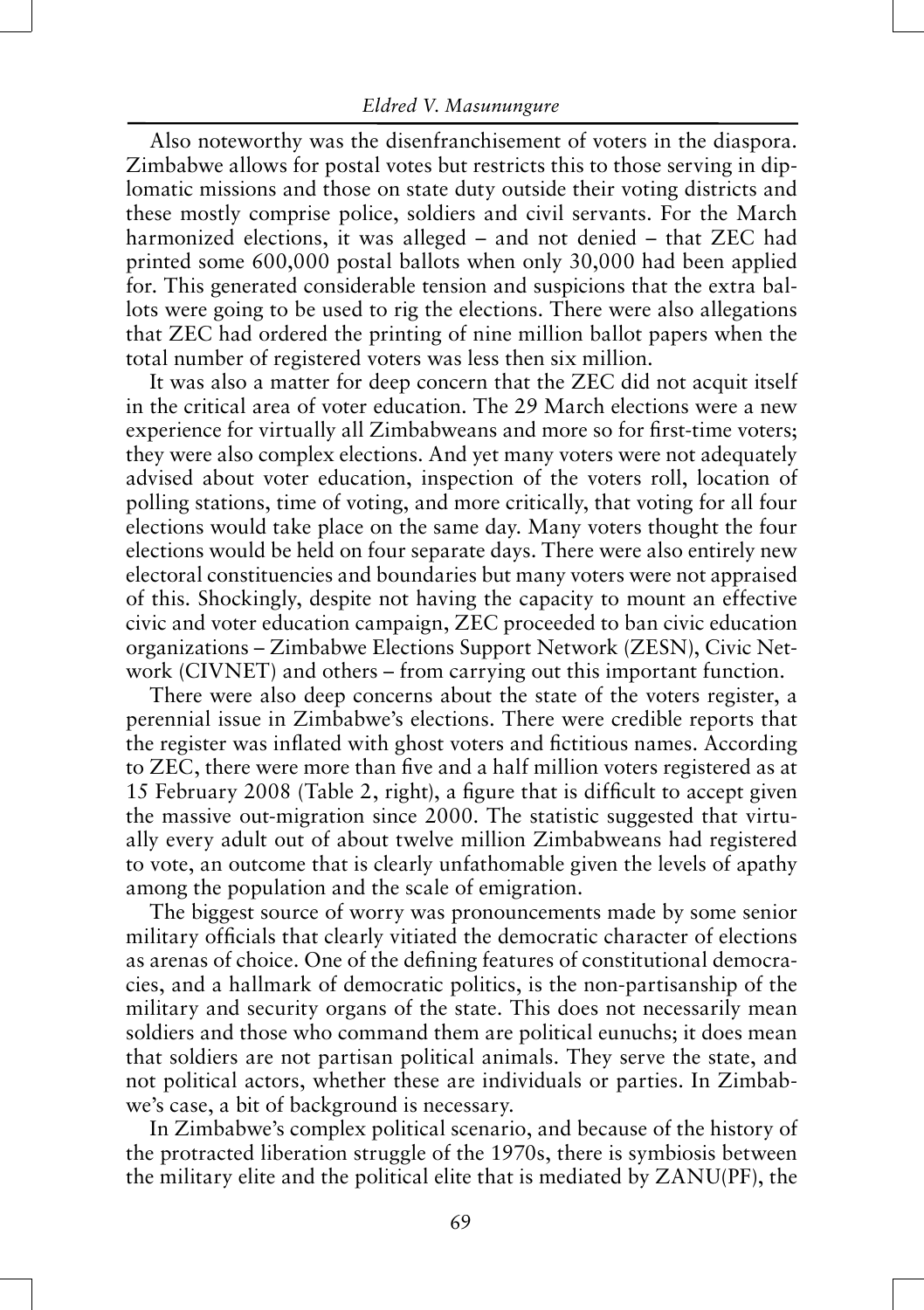| Province      | No. of<br>registered voters | No. of<br>constituencies | No. of<br>polling stations |
|---------------|-----------------------------|--------------------------|----------------------------|
| Bulawayo      | 313,459                     | 12                       | 207                        |
| Harare        | 766,478                     | 29                       | 379                        |
| Manicaland    | 709,664                     | 263                      | 79                         |
| Mash. Central | 448,477                     | 18                       | 1,150                      |
| Mash. East    | 624,630                     | 23                       | 774                        |
| Mash West     | 582,989                     | 22                       | 1,100                      |
| Masvingo      | 699,199                     | 26                       | 1,202                      |
| Mat. North    | 345,264                     | 13                       | 545                        |
| Mat. South    | 342,280                     | 13                       | 528                        |
| Midlands      | 739,510                     | 28                       | 1,289                      |
| TOTAL         | 5,571,950                   | 210                      | 9,132                      |

**Table 2: Voter's Register, House of Assembly Constituencies & Polling Stations**

political vehicle that drove the armed struggle. When ZANU(PF) captured the state in 1980, it deliberated proceeded to construct the state in the image of the party by fusing the two. In this endeavour, the liberation war fighters became the new soldiers in a new state; their commanders became part of Zimbabwe's military elite. Those who were part of the political wing of the liberation struggle became the new political elite. What unified the political and the military elites is the ZANU(PF) party.

In this new party-state, many who constitute the military and security elite have found it difficult to dissociate themselves from the party. This is particularly so because their erstwhile commander-in-chief during guerrilla days is also their commander-in-chief in post-liberation Zimbabwe. In this complex scheme of things, when the party is in trouble, it is incumbent on the soldier class to come to the party's aid. Political forces that threaten the party's hold on power *ipso facto* threaten the state. It has been difficult, if not impossible, for the military to insulate itself from ZANU(PF)'s partisan politics. This is the context in which the role of the military and security organs should be understood in Zimbabwe's electoral politics. Some incidents of such partisan involvement are highlighted below. They illustrate that the involvement of the military was more covert than explicit but nonetheless an abrogation of its proper role in a democracy.

Six months before the harmonized elections a senior army officer, Brigadier-General David Sigauke, was quoted as allegedly threatening any government not led by Mugabe and ZANU(PF):

As soldiers, we have the privilege to defend this task (of guaranteeing Mugabe and ZANU(PF) rule) on two fronts: the first being through the ballot box, and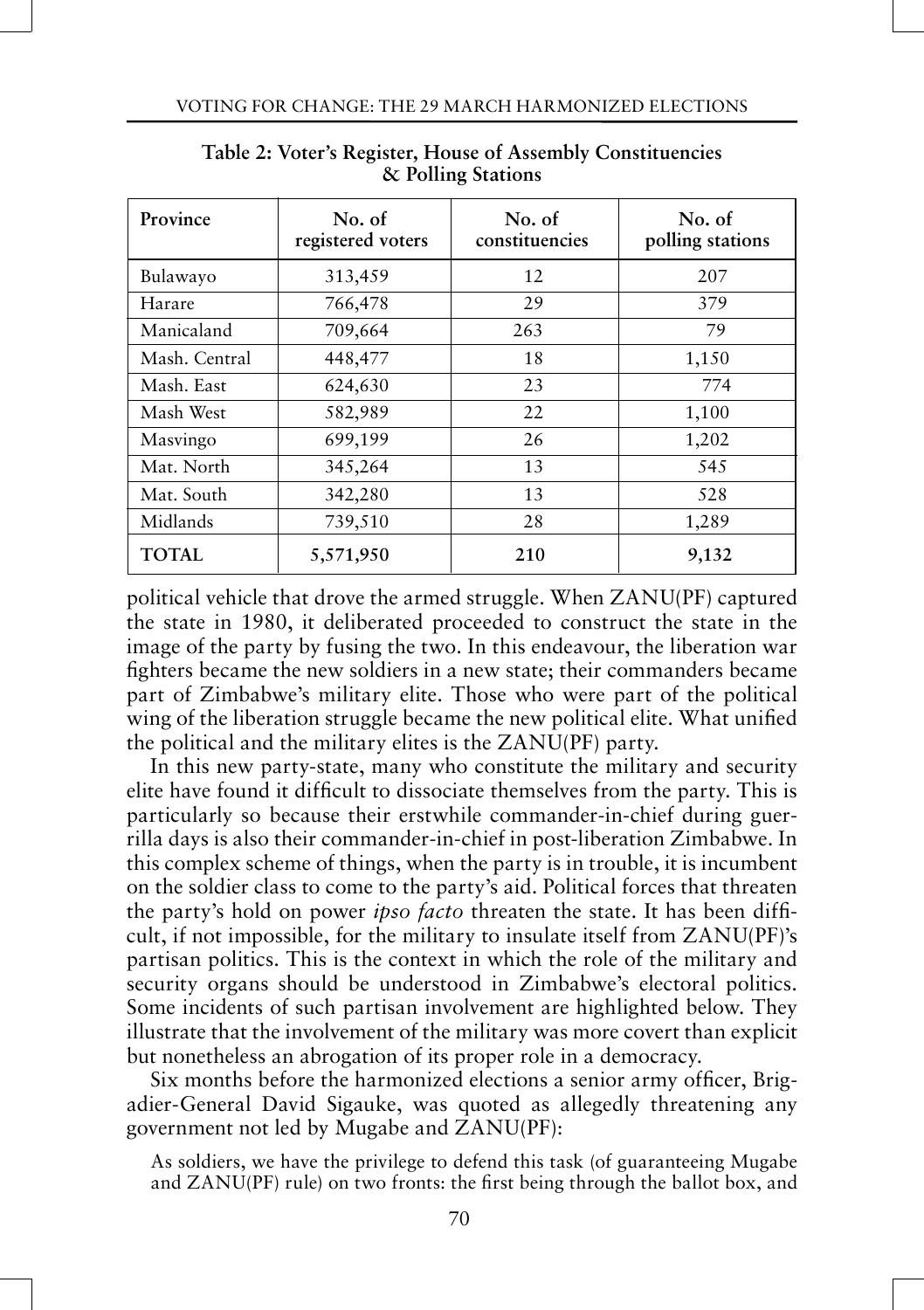second being the use of the barrel of the gun should the worse come to the worst. I may therefore urge you as citizens of Zimbabwe to exercise your electoral right wisely in the forthcoming election in 2008, remembering that 'Zimbabwe shall never be a colony again'.  $^{22}$ 

Little imagination was needed to interpret the message. After all, 'Zimbabwe shall never be a colony again' was a ZANU(PF) slogan.

Three weeks before the poll, the Commander of the Zimbabwe Defence Forces (ZDF), General Constantine Chiwenga, warned that he would not tolerate Mugabe losing to 'sell-outs and agents of the West.' Speaking to *The Standard* newspaper, he was more than emphatic:

Elections are coming and the army will not support or salute sell-outs and agents of the West before, during, and after the presidential elections. We will not support anyone other than President Mugabe who has sacrificed a lot for this country.23

Few harboured any doubts about the allegiance of the ZDF and how it would behave should an 'undesirable' outcome occur.

As for the police, the Zimbabwe Human Rights NGO Forum summarized their partisanship in a report just before the 29 March elections:

A highly politicised police force has been employed [by ZANU(PF)] as one of its instruments of repression, backed up by the intelligence service [the Central Intelligence Organisation (CIO)] and the army. The police force has largely abrogated the right of freedom of assembly for opponents of government. It has freely allowed meetings and demonstrations by ruling party supporters, but has frequently disallowed and brutally broken up meetings and demonstrations by the opposition and by organisations that are critical of the Mugabe administration. The police have arrested on spurious charges large numbers of opposition supporters and critics of the government and, in many instances, have subjected them to torture.<sup>24</sup>

On the eve of the synchronised elections, the Police Commissioner General, perhaps expressing his personal rather than institutional opinion, warned the police force and people of Zimbabwe against voting for what he referred to as 'stooges of the British':25 'We will not allow any puppets to take charge.'26 However, the institutional position of the Zimbabwe Republic Police (ZRP) was for 'Zero Tolerance' and a 'Violence-Free Election'. To this extent, it actually held anti-political violence marches in Harare suburbs on the eve of the elections.

The Zimbabwe Prison Services (ZPS) was not immune to the partisan

- 22 *The Herald*, 'Army urged to defend Zim's sovereignty,' 25 September 2007.
- 23 *The Standard*, 9 March 2008.
- 24 Zimbabwe Human Rights NGO Forum, 'Can the elections in Zimbabwe be free and fair in the current environment?', Harare, 18 March 2008, pp. 4-5. The Forum's answer to the question was that 'it is not possible to hold free and fair elections under the prevailing conditions.'
- 25 ZANU(PF) deliberately and routinely dismisses the MDC as a western front for 'regime change'. It has labeled the MDC 'a puppet of the British and Americans'.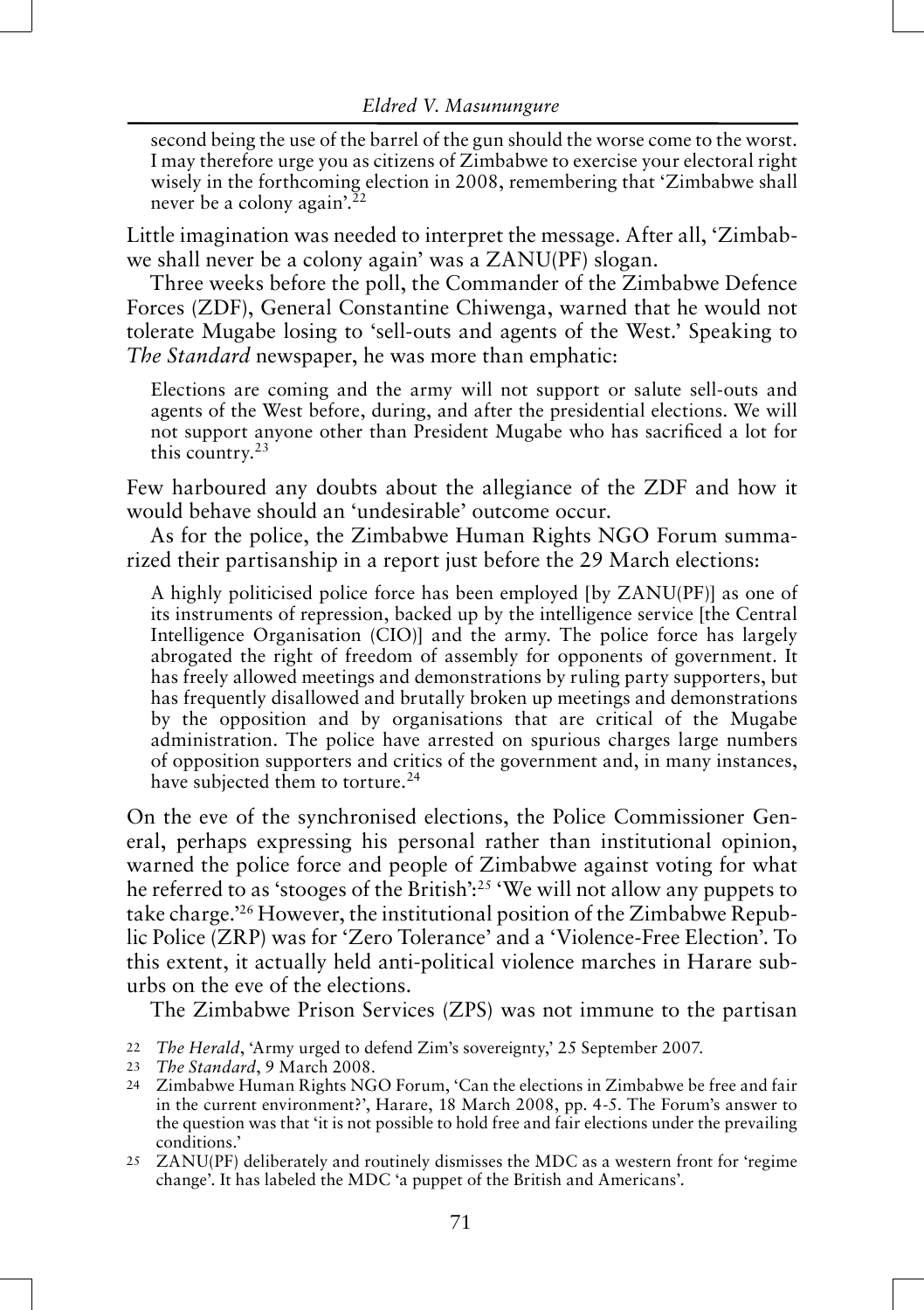virus. A month before the elections, the Commissioner of Prisons, retired Major-General Zimondi, said he would not salute opposition presidential candidates Makoni and Tsvangirai should either of them happen to win the presidential election: 'If the opposition wins the election, I will be the first one to resign from my job and go back to defend my piece of land. I will not let it go.' Zimondi was addressing a passing-out parade of prison officers whom he then ordered to vote for Mugabe: 'We are going to the elections and you should vote for President Mugabe. I am giving you an order to vote for the President.' For the avoidance of any doubt, he added: 'I will only support the leadership of President Mugabe. I will not salute them [Makoni and Tsvangirai]'.27 The message to voters and the opposition presidential candidates was unambiguous.

The CIO is also headed by a retired ZDF senior officer, retired Major-General Happyton Bonyongwe. The intelligence service steered clear of any public statement of support to Mugabe. However, Bonyongwe was forced to refute media allegations that he was linked to Makoni's presidential bid. He defended himself and the CIO as non-partisan:

In my case and as far as the service is concerned, we are a professional service. I was appointed by H.E. President Mugabe. I am serving the President and through him my country.

I serve one master and the master is the President. The fact is no faction which can claim ownership of me means I am doing my job impartially. ... We are professional and principled and we will not abandon our task to protect the security of Zimbabwe, national interest and our leader, the President. Basically that is the CIO.28

On Friday, 28 March, a day before the elections, the security service chiefs held a joint press conference. They called – commendably – for the upholding of peace and tranquillity as the nation voted. However, in a thinly-veiled warning to the MDC-T, the security chiefs said:

May we remind everyone that those who think and do evil must fear, for the defence and security forces are up to the task in thwarting all threats to national security. Also those who may have been breathing fire about Kenya-style violence should be warned that violence is a poor substitute for intelligence and that it is a monster that can devour its creator as it is blind and not selective in nature. Such misguided elements should stop this dangerous dreaming where they start to commend themselves, measure themselves by themselves, and compare themselves among themselves forgetting the Constitution and our existence. Doing so is not wise.<sup>29</sup>

- 27 *The Herald*, 'I'll not salute Tsvangirai, Makoni Defence chief', 29 February 2008.
- 28 'Zimbabwe: I've No Ties With Makoni CIO Boss', *The Herald* 15 March 2008.
- 29 See *The Sunday Mail*, 30 March 5 April, p.7. While it may have been necessary, in full memory of the Kenyan scenario, to make such a joint statement, some quarters interpreted the statement as having been tailor-made to pre-empt any possible reaction by the opposition MDC-T to potentially flawed elections.

<sup>26</sup> Zimbabwejournalists.com 14 March 2008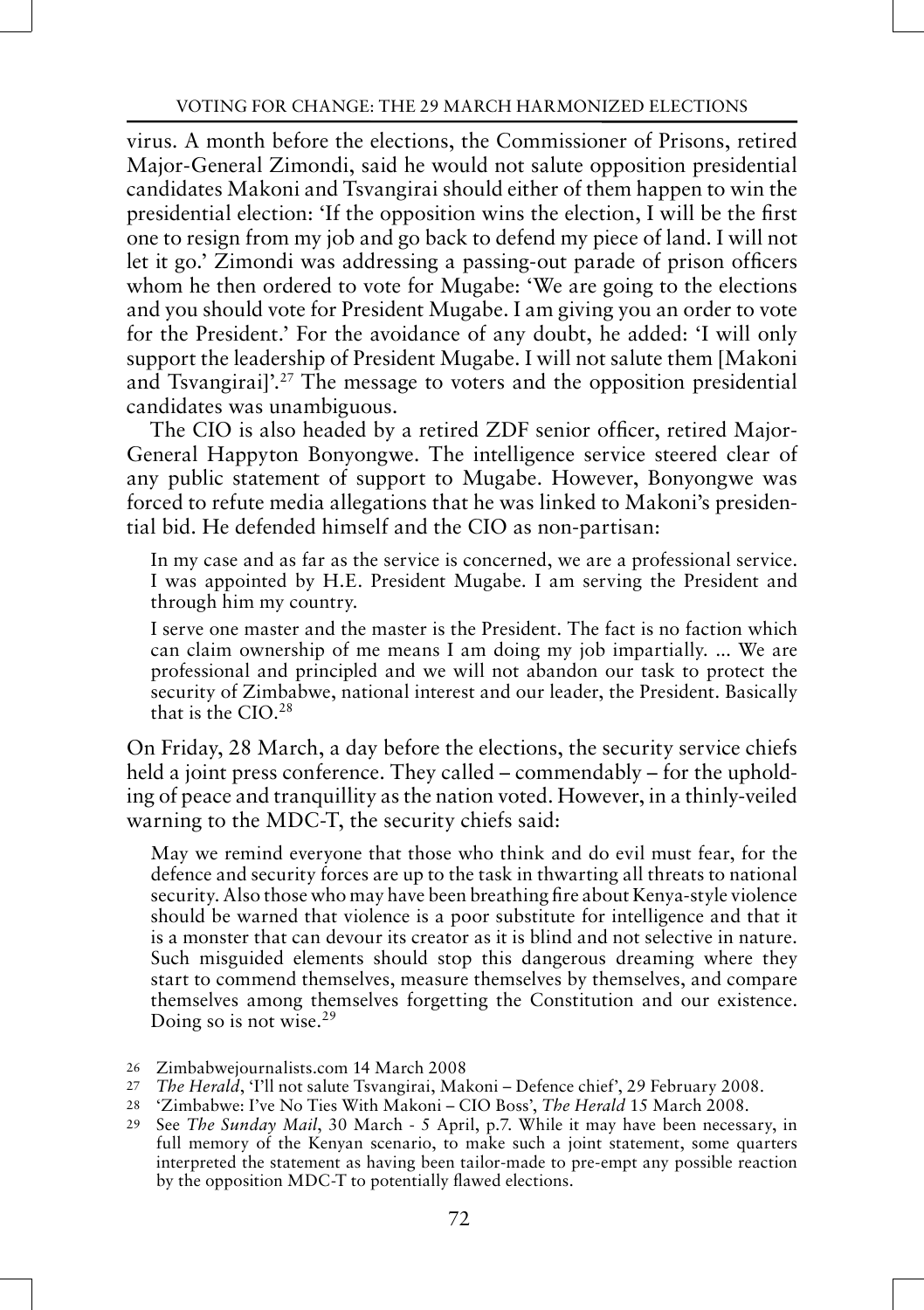From the above, it is clear that the security organs – at least their bosses – shared pro-regime political preferences and were generally hostile to an MDC-T victory. However, there was no evidence of an institutionalised insistence on who to support. If anything, there were reports that the rank and file of the military and police were sympathetic to the opposition MDC-T and that many voted for it. There is no doubt, though, that the top military and security commanders openly displayed their sympathies for ZANU(PF).

The political campaign itself pleasantly surprised many by being peaceful and relatively free.<sup>30</sup> Political parties and candidates were able to carry out their business almost unhindered and their supporters tolerated each other amazingly well. There was a remarkable reduction in inter-party violence, intimidation and harassment and supporters moved freely to and from rallies, freely wore their party regalia and even mingled among themselves.31 Formerly 'no-go' areas like Mashonaland Central and East were accessible to opposition parties and candidates. The police also conducted themselves professionally – unlike in previous elections when they were justifiably accused of being a partisan arm of ZANU(PF) – and adopted a 'zero-tolerance' approach to political violence and publicised this stance. Even the MDC acknowledged the professional conduct of the police during the campaign.

There were some events that spoiled the above positive picture and these were a relic of the past. For instance, some politicians, especially from ZANU(PF), continued to use inflammatory language at rallies and in the state-controlled media. Some traditional leaders – perhaps as a mark of gratitude for the state-provided vehicles, scotch carts, ploughs, and wheelbarrows – openly campaigned for ZANU(PF) and threatened their subjects with eviction, beatings and denial of food. Until the last two weeks of the campaign, the state media certainly did not acquit themselves in a manner that complied with the SADC Principles and Guidelines. However, in the last two weeks preceding the elections, there was a significant if not dramatic improvement in the state media's conduct.

On balance, it is fair to say the pre-election environment was relatively peaceful and sufficiently conducive to the free expression of the people's will in the ballot box. It is also fair to say that, with a few exceptions,

31 EISA, one of the SADC election monitoring organizations that was not accredited to observe the elections but nonetheless sneaked in and managed to do so also rendered a positive assessment. It commended 'an atmosphere of calm and tranquillity in which candidates, parties and people from diverse political backgrounds were able to operate' and that 'unlike in previous elections, freedom of assembly, freedom of association, freedom of movement and freedom of speech could be generally exercised without undue hindrance' (EISA Interim Statement on the Zimbabwe Election 2008). Most observer groups made similar findings and conclusions.

<sup>30</sup> Given that 'Zimbabwe's politics are profoundly shaped by violence,' (Alexander and Tendi, 2008, p. 5), many observers and analysts (including this writer) were justifiably puzzled by this 'anomaly' and wondered whether it was not a case of calm before the storm.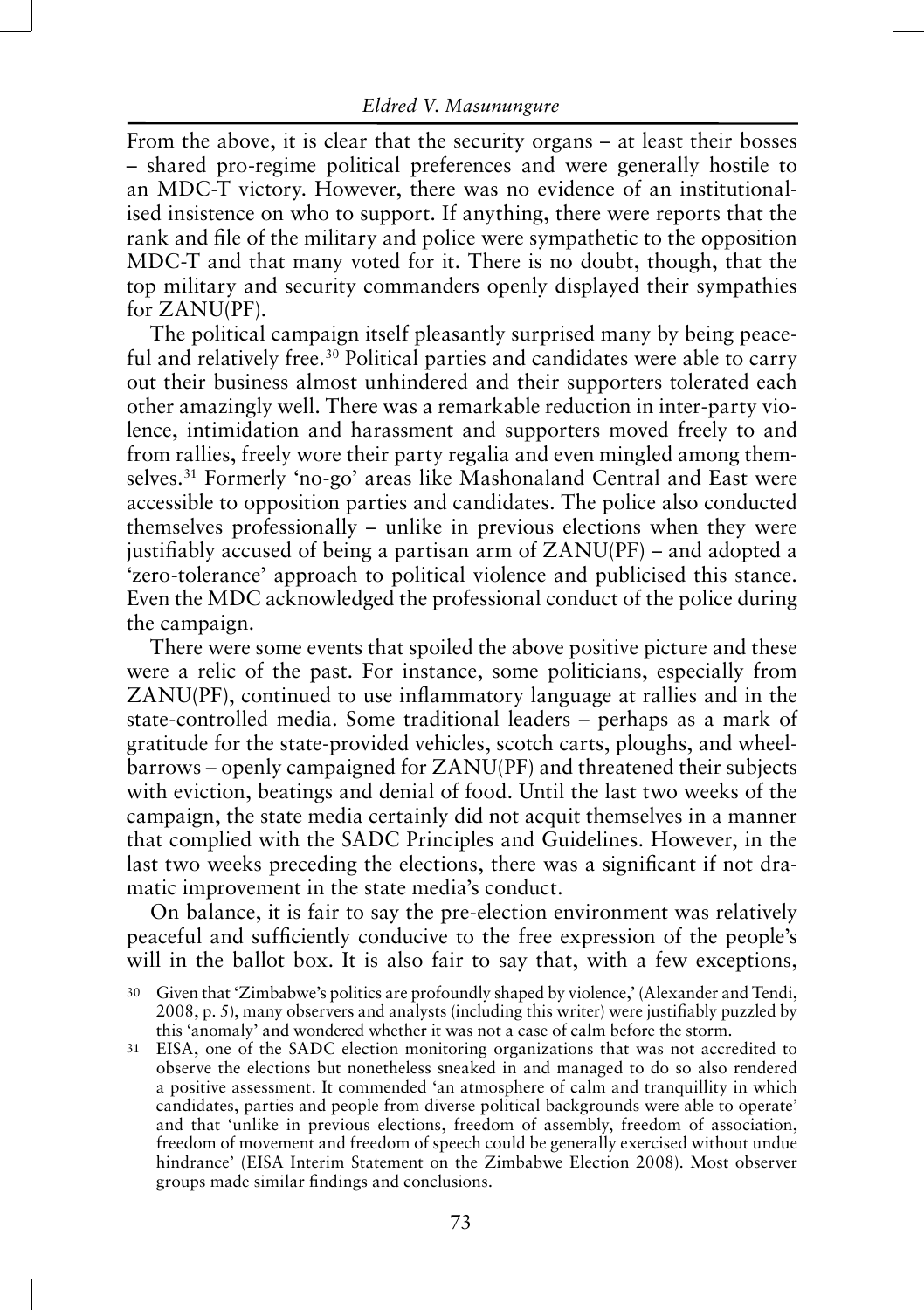

## **Figure 1: Parliamentary results\***

activities on polling day were conducted in an efficient, orderly and professional manner and, most importantly, to the satisfaction of all contestants. However, and as a consequence of poor and inadequate voter education, a significant number of people were turned away, either for not being on the voters roll, being aliens, being in the wrong ward or not having the national identity card – which was the only acceptable form of voter identity, unlike past elections when a driver's licence was also deemed acceptable.

Vote counting and declaration of polling station results were also above board, with ZEC being commended for doing a professional job. Unlike in previous elections, votes were counted at polling stations and results posted outside the polling station for everyone to view. Constituency results were also publicly posted by Constituency Elections Officers and that very act constituted the declaration of the results at that level. This was the case for all elections, but the declaration of the presidential result was the only one for which the Chief Elections Officer had the prerogative of announcing after collating and verifying all results from all constituencies; this was done at the National Command Centre in Harare.

The vote count showed that out of an estimated (but most likely inflated) 5,571,950 registered voters, 2,537,240 (43 per cent) turned out to vote. There were nearly 40,000 spoilt ballots (1.6 per cent). The House of Assembly and Senatorial results are shown in Figure 1.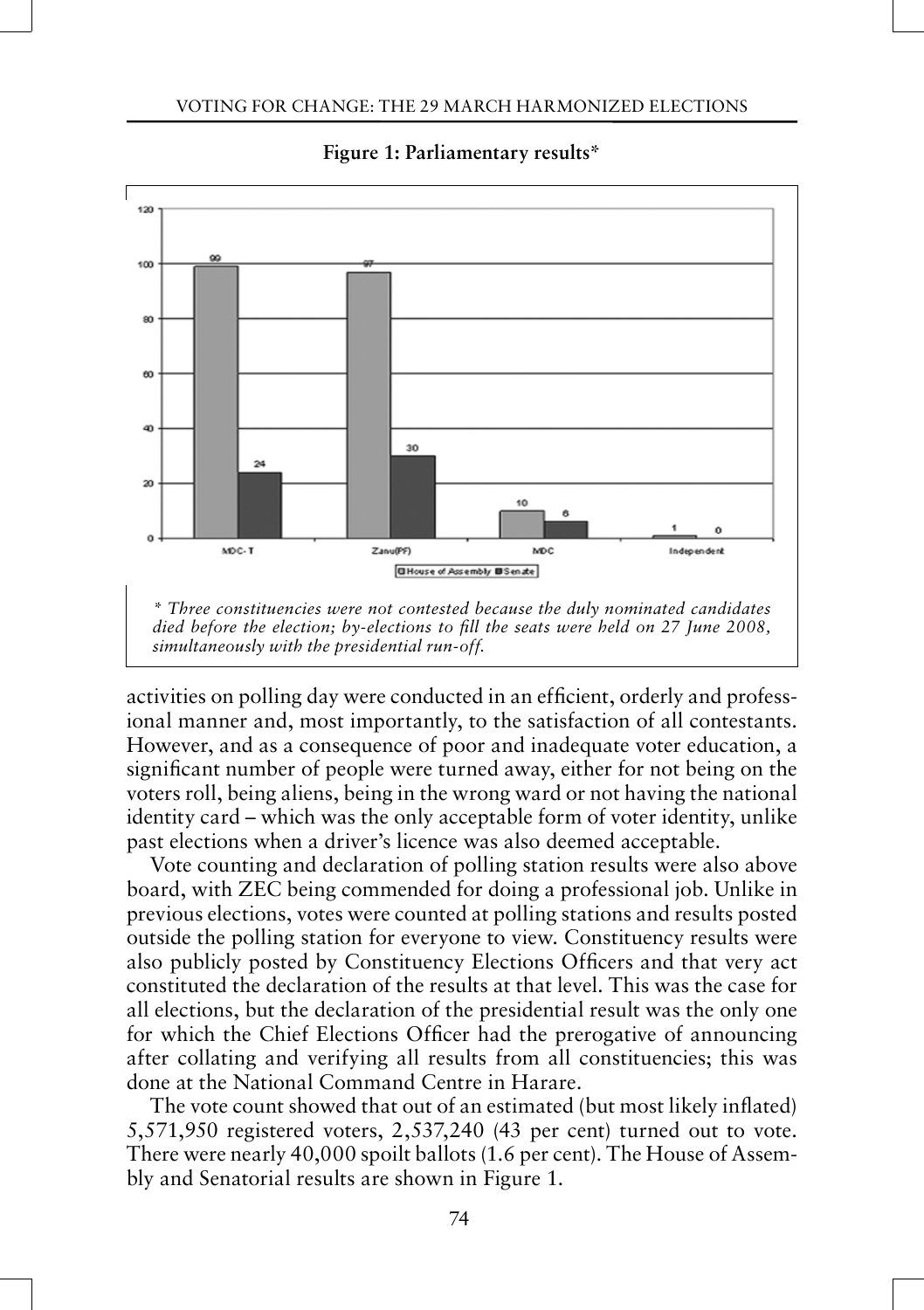Even before the official parliamentary results had been released, many observer groups had made public their interim findings and almost all were uniformly positive. For instance, the Pan-African Parliament (PAP) was impressed by the independence and transparency of ZEC and concluded: 'On the overall, the basic conditions of credible free and fair elections as contained in the OAU/AU Declaration on Principles Governing Democratic Elections in Africa (2002) were reflected in the Zimbabwe Harmonised Election, thus far.'32 The SADC Elections Observer Mission (SEOM) also concluded that 'the elections held in Zimbabwe on 29 March 2008 have been a peaceful and credible expression of the will of the people of Zimbabwe.'33 The uninvited Electoral Institute for Southern Africa rendered a more restrained verdict, finding that 'the 2008 Harmonised Elections in Zimbabwe were partly free' but that the electoral process was 'severely wanting in respect of fairness'.34

The accolades showered on ZEC for organizing a comparatively credible poll quickly gave way to deep anxiety and scepticism at the manner in which it publicized the parliamentary results. Despite the fact that the results were posted at polling and constituency centres throughout the country, it took ZEC 36 hours to start announcing them. The body seems to have abandoned the simple and straightforward procedure which it had advertised before the elections; instead, it took five days to announce the House of Assembly and Senate results and it did so in a suspicious manner. From that point onwards, the credibility, autonomy and professionalism of the ZEC was seriously interrogated and whatever confidence and faith people had invested in it was eroded.

After announcing the parliamentary results, ZEC went into hibernation and froze the results of the presidential election for 32 days before announcing them on 2 May 2008 (Table 3). The MDC appealed to the courts on several occasions to have the results released; SADC convened an extraordinary summit on 12 September calling for the 'expeditious' release of the results, but to no avail; the United Nations Security Council made similar futile efforts, as did the G8, which called for 'speedy, credible and genuinely democratic resolution of this situation.'35 In the meantime ZEC was lackadaisically re-counting, re-collating and re-verifying the votes.

Although according to the contested official results Tsvangirai garnered the most votes in the presidential election, he did not achieve the required legal threshold to capture the presidency and this necessitated a run-off election. The legal technicalities involved are discussed by Greg Linington (Chapter 6).

- 33 *The Herald*, 31 March 2008.
- 34 EISA Interim Statement.

<sup>32</sup> *The Herald*, 1 April 2008.

<sup>35</sup> G8 Foreign Ministers' Statement on Zimbabwe, 17 April 2008.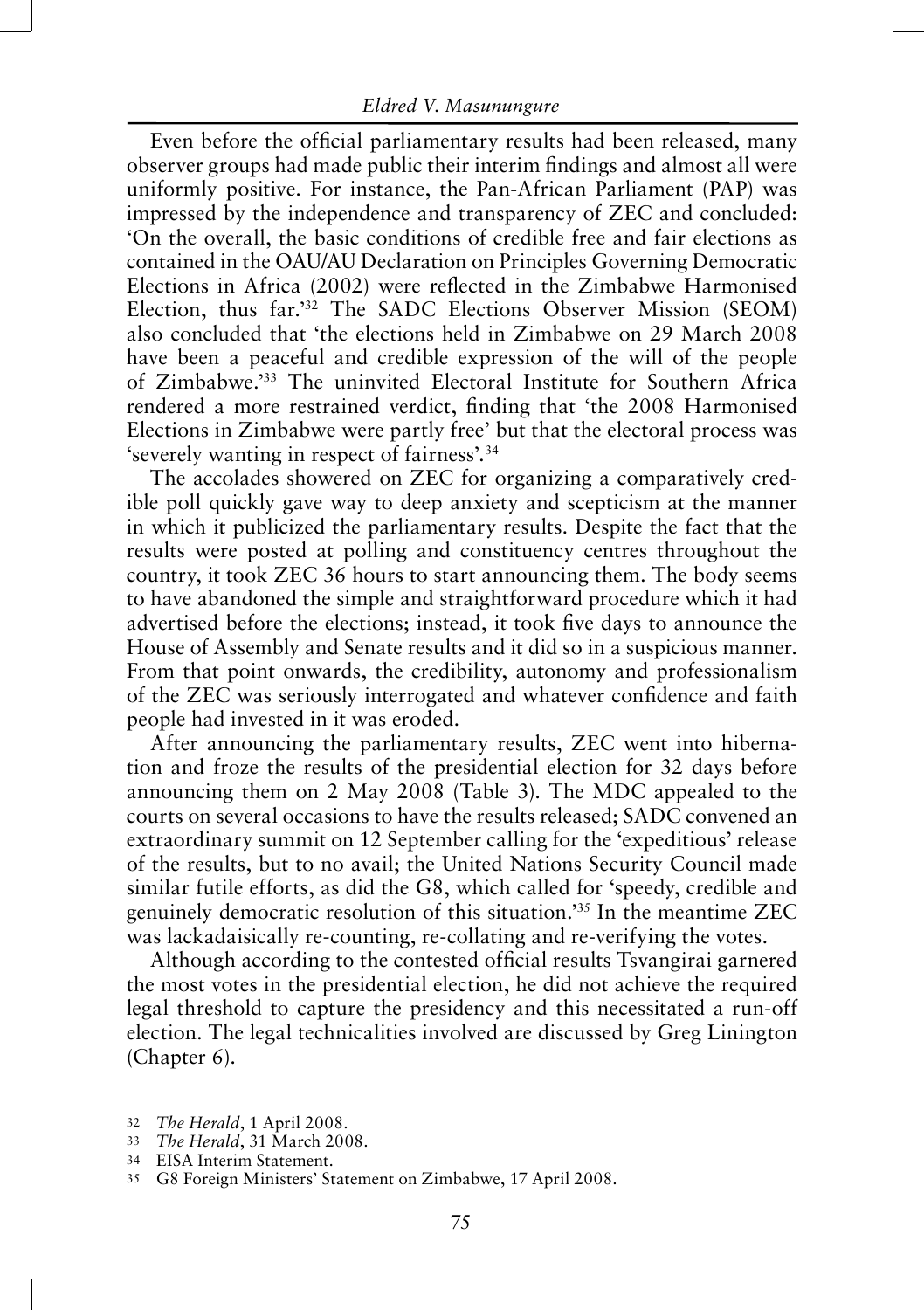| Candidate                     | Number of votes | Actual percentage |
|-------------------------------|-----------------|-------------------|
| Makoni, Herbert Stanley Simba | 207,470         | $8.3\%$           |
| Mugabe, Robert Gabriel        | 1,079,730       | $43.2\%$          |
| Towungana, Langton            | 14,503          | $0.6\%$           |
| Tsvangirai, Morgan            | 1,195,562       | 47.9%             |
| Spoiled ballots               | 39,975          |                   |
| Total votes cast              | 2,537,240       |                   |
| Percentage poll               |                 | 42.7%             |

|  | Table 3: Presidential Poll Results – 29 March 2008 Harmonized Elections |
|--|-------------------------------------------------------------------------|
|--|-------------------------------------------------------------------------|

*Source: Zimbabwe Election Support Network [ZESN], report on the Zimbabwe 29 March harmonized election and 27 June 2008 presidential run-off, August 2008.*

# **Analysis of the 29 March election results**

The first salutary lesson from the 29 March elections was that ZANU(PF) was a fractured party, and its traditional rural stronghold weakened. A provincial breakdown of the results clearly demonstrated that the party had lost significant support even in its heartland provinces of Mashonaland West, East and Central. Most poignantly, the historical divide between the rural and the urban electorates was closing. ZESN put is thus:

Clearly evident from these election results is that while the opposition urban support base is relatively secure, this is no longer the case for the ruling party in its traditional strongholds. The opposition challenge which in the past was largely confined to the urban areas and had given the impression that rural areas were the unchallenged political enclaves of the ruling party has since been busted. The contestation that was initially confined to urban areas has since shifted to rural areas.<sup>36</sup>

The MDC-T won seats in all ten provinces, had a clean sweep in Bulawayo and won all but one of the 26 House of Assembly seats in Harare.

The results reflected a seismic movement, a silent revolution depicted in the massive swing of political support from the 45-year old ZANU(PF) to the nine-year old opposition movement. The results were testimony to a dramatic drop in ZANU(PF) support in just three years:<sup>37</sup> In the March 2005 parliamentary elections, the party won 78 (65 per cent) of the 120 contested seats and 59.6 per cent of the vote, compared to the MDC's 41 seats (34 per cent) and 39.5 per cent of the vote. In the March 2008 elections, ZANU(PF)'s share of the House of Assembly vote dropped to 46 per

36 ZESN, August 2008, p. 42.

<sup>37</sup> The result was also testimony to the vastly improved political atmosphere – especially in relation to politically-motivated violence and intimidation – compared to previous elections.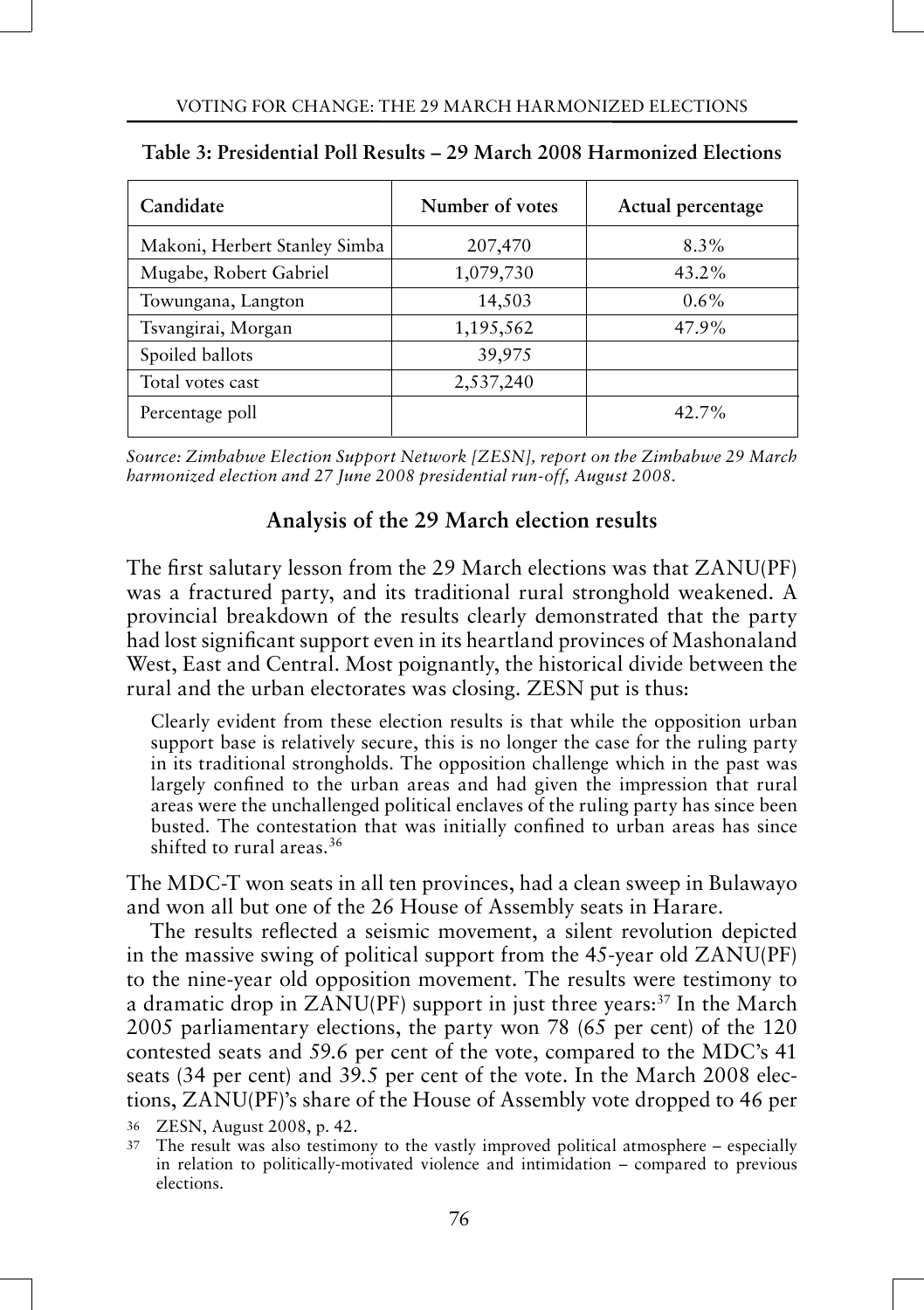cent and its 99 seats translated to 47 per cent of the 210 seats. On the other hand, the combined MDC formations captured 51 per cent of the House of Assembly vote and 52 per cent of the seats, a remarkable recovery indeed.

Of major significance is that in 2005, ZANU(PF) could count on 30 indirectly elected members of the then 150-member single-chamber Parliament and, with a combined total of 108 seats, the party exceeded the two-thirds majority required to amend the Constitution. In the 2008 elections, ZANU(PF) lost not only this two-thirds majority; it also lost even the simple majority needed to drive legislation through parliament. In short, and for the first time in post-independence Zimbabwe, ZANU(PF) lost its political hegemony in parliament and the electorate; it became a minority party. This was an electoral *chimurenga* (uprising) of sorts, a silent and non-violent uprising based on the ballot box rather than the gun.

A second cardinal lesson from 29 March is that the revolutionary shift in political allegiances was a consequence of the disconnect between ZANU(PF) and its social base, especially the peasant class. This disconnect was rooted in the real world of economics, the material world of human existence. The protracted and deep economic crisis and the poor policy responses had taken their toll.<sup>38</sup> For the first time since 2000, Zimbabwe witnessed the convergence of economic well-being and political allegiance. Economic discontent translated into political discontent via the medium of the ballot box, marking the intersection of electoral politics and economics.

Another lesson from 29 March is that the ZANU(PF) message had lost its salience and no longer resonated with the masses as it used to. The message of liberation war, of sovereignty, of 'the land is the economy and the economy is land,' of ZANU(PF) being the only custodian of the revolution, and of 'the fist', failed to connect with the masses – rural and urban. Or the message was not as effectively communicated as in the past. It could also be that the opposition's message was more effective, a view suggested by Jocelyn Alexander and Blessing Miles Tendi:

On the campaign trail, Tsvangirai drew huge crowds. His party's slick and positive advertising campaign, with its emphasis on political change, economic recovery, and promises of compensation and truth-telling about past state atrocities, held a wide appeal. It stood in stark contrast to ZANU(PF)'s namecalling and threats and the ubiquitous pictures of a fist-waving Mugabe. ZANU(PF) promised – as it had for years – that 'Zimbabwe will never be a colony again.' ZANU(PF) would 'punish and forever silence puppet sanctionsmongers.<sup>39</sup>

The elections were testimony to the political polarization of the Zimbabwe

- 38 The most devastating policy failure, and one which had spectacularly perverse consequences, was the ill-advised and poorly executed Operation Reduce Prices of mid-2007. It can be contended that this single policy thrust drastically eroded ZANU(PF)'s support base and bridged the rural-urban political polarization.
- 39 Alexander and Tendi, 'A Tale of Two Elections: Zimbabwe at the Polls in 2009' *Concerned Africa Scholars, Bulletin* No. 80, Winter 2008, p. 5.